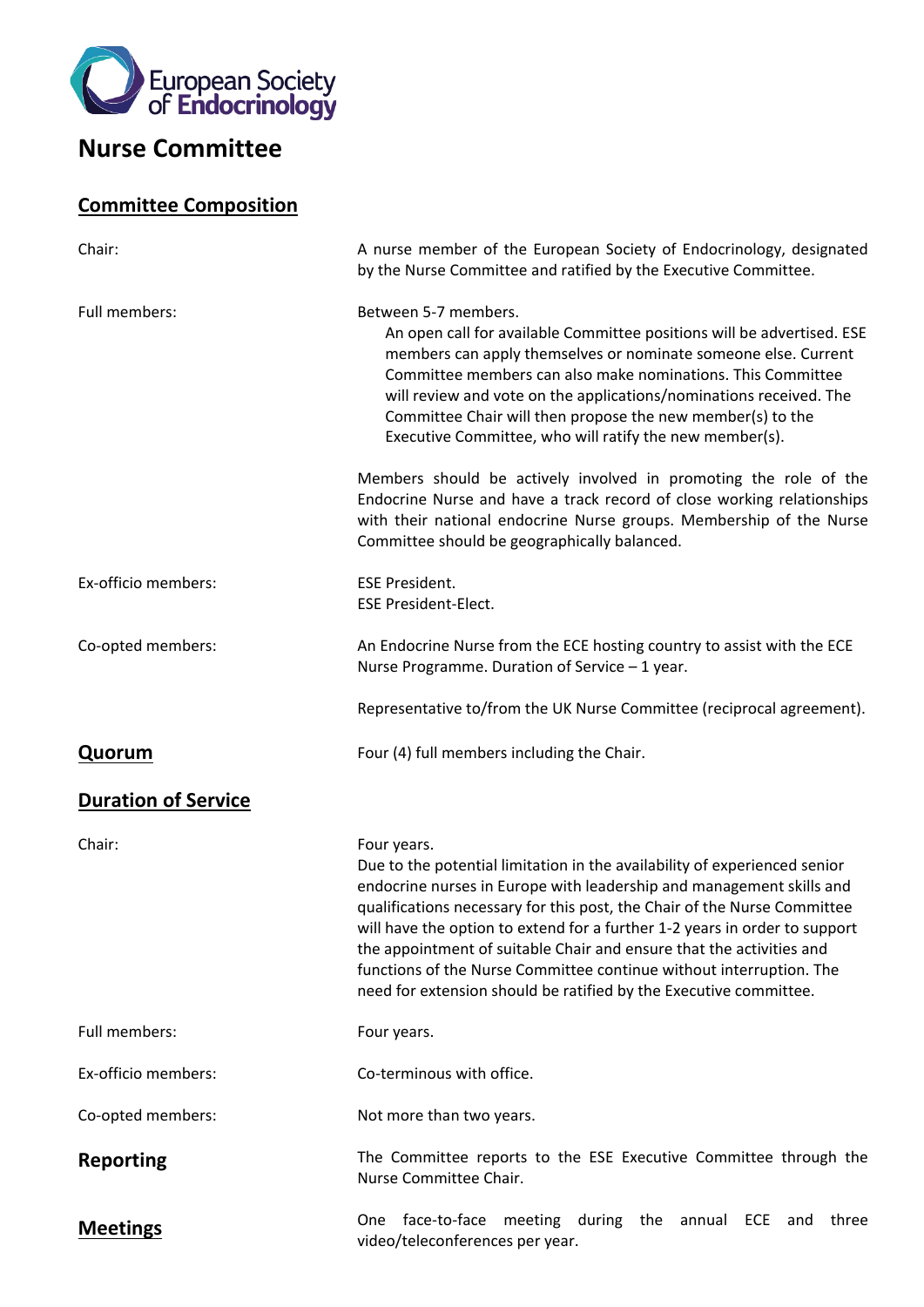### **Remit 1. Clinical Practice and Research**

- a) To promote advanced endocrine nursing practice in key areas of endocrinology including nurse-led clinics, case/care management, endocrine testing, education and research.
- b) To play a leading role in the development of clinical guidelines, policies, protocols and procedures relating to endocrine nursing practice including nurse-led clinics, endocrine testing, patient and staff education.
- c) To play a leading role in developing evidenced-based competency frameworks to help endocrine nurses develop and advance their clinical practice taking into account the local and regional variations and limitations in practice in Europe.
- d) To raise the standard of clinical care by promoting holistic and innovative patient-centered endocrine nursing practice taking into account the regional and local variations in practice in Europe.
- e) To lead, coordinate and support local, European wide and international research and audit projects relating to Endocrine nursing practice.
- f) To actively take part in the development of ESE clinical guidelines by identifying and nominating nurse representatives (when requested).

### **2. Education and Training**

- a) To develop education and training programmes for Endocrine Nurses including the annual ECE Nurse Programme, local/regional Endocrine Nurse meetings, online/web-based modules/programme, information leaflets, Endocrine Nurse exchange programme, mentorship and supervision.
- b) To play a leading role in developing and delivering the dedicated Nurse Programme at the annual ECE.
- c) To contribute to the development of international nurse education programmes by providing input (when requested).
- d) To support Endocrine nurses across Europe in developing their competencies through mentorship, supervision and sign posting.
- e) To act as key sources of information for Endocrine nurses across Europe regarding education and training opportunities, resources, funding opportunities as well as providing professional advice on matters relating to professional and personal development needs.

### **3. Leadership**

- a) To advocate for the interest and needs of Endocrine nurses across Europe.
- b) To be ambassadors for the European Society of Endocrinology and play a key role in promoting Society's membership and encouraging Endocrine nurses to attend Society's events.
- c) To establish relationships with endocrine and diabetes Nurse groups in Europe and internationally.
- d) To raise the profile of Endocrine nurses as vital members of the multidisciplinary team throughout Europe.
- e) To provide a community and forum for endocrine nurses where expertise can be shared, ideas can be explored and supported, support network can be established and mentorship/supervision can be provided.